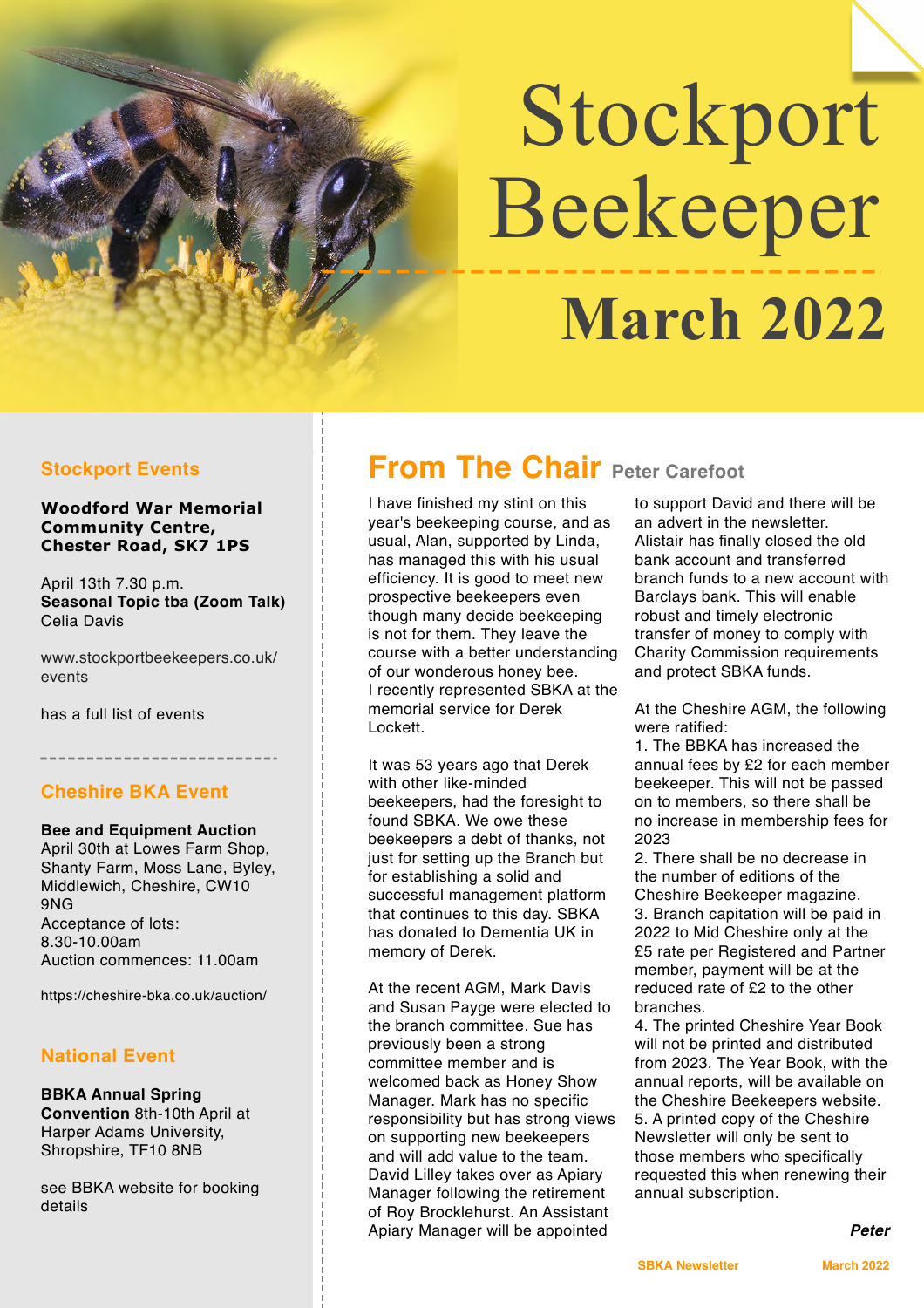

**Who's on the Committee?**

Peter Carefoot - Chair

Paul Wheeldon - Vice Chair & Library

David Lilley - Apiary Manager

Vacant - Assistant Apiary Manager

Tricia Watkins - Programme and Events Manager

Sue Payge - Honey Show Manager

Alan Towse - Education **Secretary** 

Brian Gee

Liz Sparkes

Alistair Taylor - Treasurer

Steve Donohoe - Secretary

Mark Davis

#### **Next Committee Meeting**

Thursday 9th June at 7.15pm

Woodbank Meeting Room *(Committee members only)*



# **At The Apiary**

All my colonies survived the big storms and winds. The weather has been very wet, but the only problems have been treacherous paths. Snowdrops and crocus are blooming around the churchyard, and things are starting to wake up in the apiary. Consequently, the bees are now flying with a purpose and bringing home small bags of pollen, and I presume some nectar. Even with temperatures around 6 degrees, there are lots of fliers.

The bee activity is all earlier than in previous years, and I don't know what all this means. I suspect the queens have been laying for some time, if not all through the winter. There is no sign of nosema on the outside of the boxes, so it's fingers crossed for clean frames at first inspection. I put fondant on all the hives in early January. Only one colony has consumed at any pace and needed replacement on March 6th. I expect consumption to increase as activity levels rise.

Three colonies have clear crown boards, and I have not yet seen a cluster under these during the weekly checks since Christmas. As usual, I am beginning to get excited but will resist any temptation

# **Trees For Bees**

I spent an hour at Mellor Junior school with 11 year 5 children making the bee hive and frames that Stockport Branch have bought for the school. The school decided to have bees after taking part in the Trees for Bees project that Stockport branch ran earlier in the year.

Mrs Christine Skelly the Forrest teacher at the school wrote "Oh goodness, be ready for boundless enthusiasm when you meet our year 5 children next week! They are so fired up about saving the bees it's unbelievable. They have come to me asking what we can do to fundraise for equipment and came up with the idea themselves of a school bee day, so we are now having a bee day in school, with the entire school coming in dressed in black and yellow for the day. They have already done lots of posters of the

to open up for a peep. Last year my first check was March 31. It was a hot and sunny day in Glossop honestly!

I now know how I intend to start with each hive. I have two good queens, and I intend to raise new queens from these. I'm thinking of using the Millar method and hope to work with S. and utilise all our resources. The aim will be to produce calmer bees for S. With open mating, it will be a lottery, but at least we will start with two calm donor queens.

I will do Bailey comb changes on three of my colonies when the dandelions flower. There is some decent comb in these boxes from last year, and I will use these for raising the queens and making up the nucs.

A green woodpecker was seen near the apiary by a neighbour. It has excited local birders, but I don't expect any interference at the hives. Mrs C. And I celebrate our golden wedding at the end of April and are going bird watching for a week to Brittany. I know! But this holiday is unavoidable, so I must integrate it into the beekeeping timetable as best I can.

*Peter Carefoot*

plight of bees (all on their own backs, this hasn't been part of their school work) and they are going to do a display which will go up in Marple train station (one of the children's parents is on the committee) detailing the plight of bees and about our project.

She was right about the enthusiasm and I am going back over the next 5 weeks to complete the work and advise on keeping bees.

The photos I took we cant use as not all the kids parents have given consent. Mrs Skelley will send photos when she has checked with parents. I dont know how long that will take.

*Alan Towse*